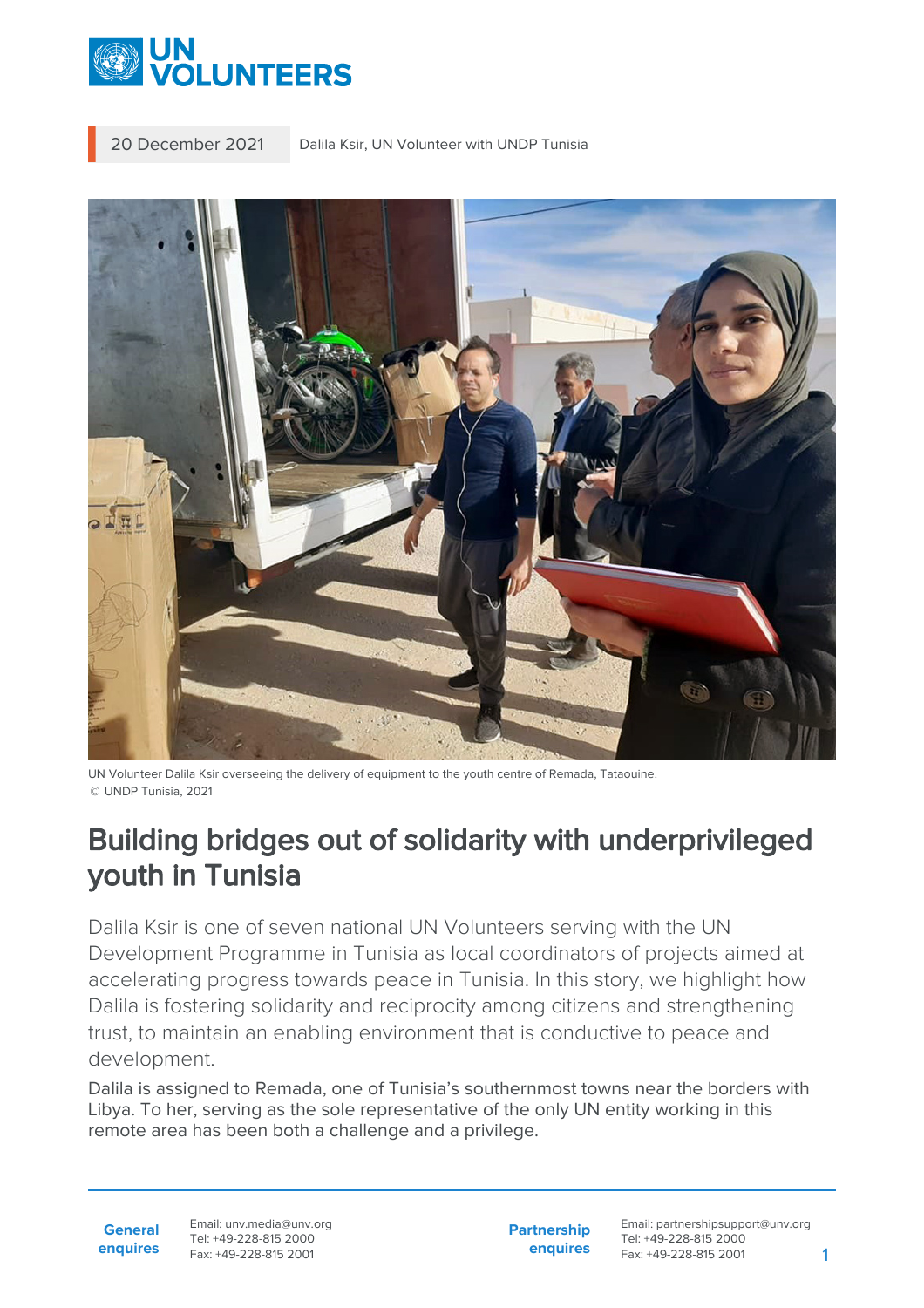

Remada has long been left behind due to lacking development efforts. It witnesses recurrent protests denouncing the deteriorating economic situation and the limited access to opportunities, with unemployment rate reaching 33 per cent in 2020, according to the [Municipality of Remada](http://remada.mylabs.tn/page_11.html).

With her strong knowledge of the local setting, being herself from Remada, Dalila is committed to youth empowerment and to strengthening trust between youth and local authorities.

As a UN Volunteer, she has been acting as a connector between youth, local institutional actors, civil society organizations, including volunteer involving organizations, and other UNDP projects intervening in the region. For instance, she has been connecting youth with the Scouts Organization of Tatouine, which is located 80 kilometers away from her duty station, with the aim of creating opportunities for youth to engage in positive forms of civic participation.

Through her assignment, Dalila worked with 120 hard-to-reach youth in remote locations around Remada, such as Borj Bourguiba to the southwest. She helped facilitate their participation in social life and public dialogues and supported their capacity building. She also supported 30 of them to design and implement 16 successful community initiatives within their localities.

At the same time, Dalila has been supporting local authorities by taking part in the development and implementation of capacity-building initiatives, and in the design and implementation of a youth-oriented communication strategy. The development of the latter brought together different stakeholders to facilitate youth inclusion by providing the necessary support.

Dalila's work has been informed by the data she gathers from the field. To ensure the relevance of youth inclusion efforts, she conducts field surveys aimed at assessing perceptions and at gathering inputs for improvement.

My main goal has always been to ensure the success of the project in the region, and to gain more experience by conducting field research in remote areas, such as Bori Bourguiba. I am committed to mobilizing young people who are the most difficult to reach, to facilitating their integration and participation, and to enhancing their knowledge and skills. --Dalila Ksir, UN Volunteer Local Coordinator, UNDP Tunisia

To ensure the sustainability of the progress achieved so far, UNDP set up the Remada Peace and Youth Hub as a multi-actor participatory space composed of representatives of

**General**

**enquires** Fax: +49-228-815 2001 Email: unv.media@unv.org Tel: +49-228-815 2000

**Partnership enquires**

Email: partnershipsupport@unv.org Tel: +49-228-815 2000 Fax: +49-228-815 2001 2